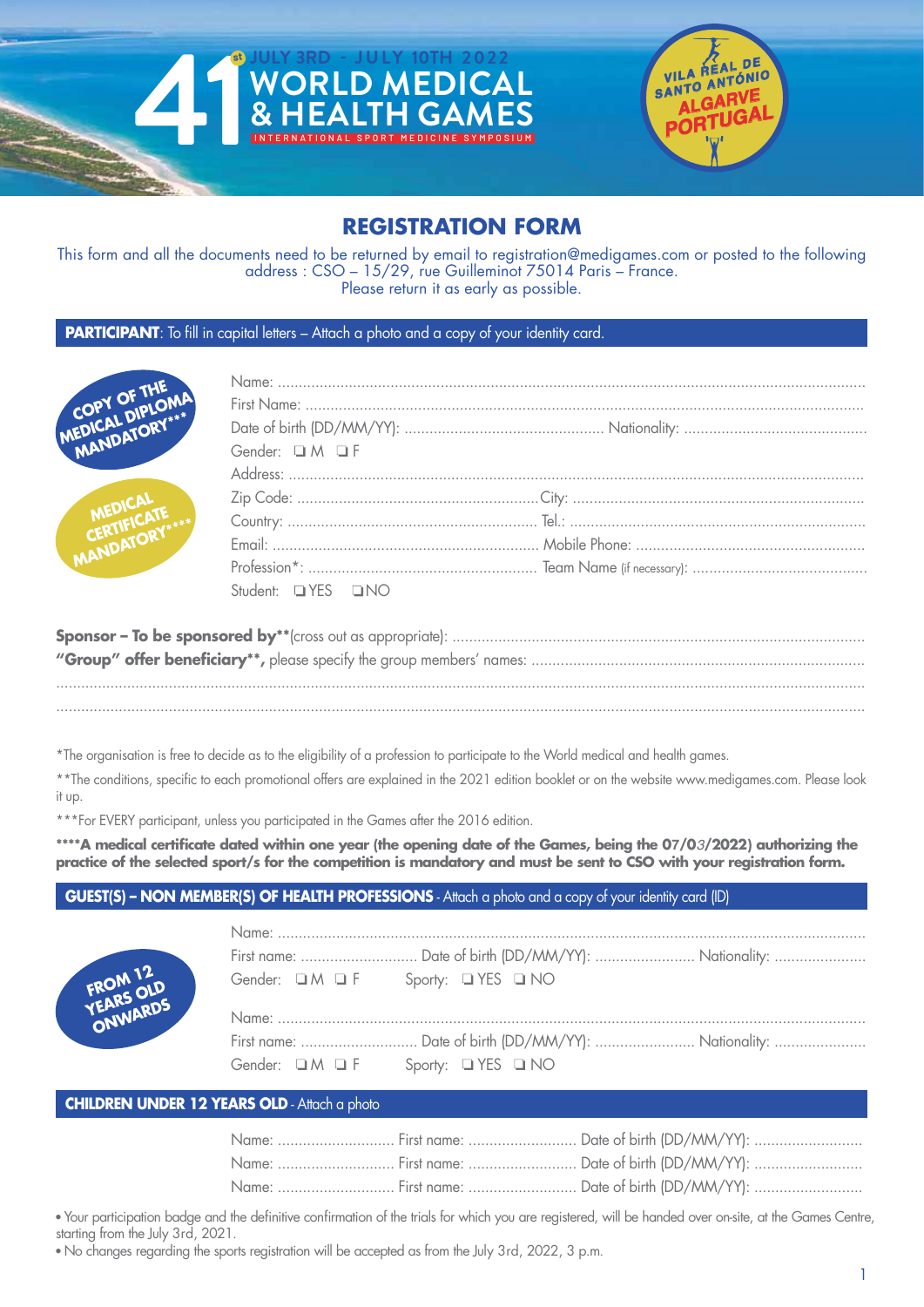## **BOOKING OF SERVICES**

No booking will be accepted without a first deposit that equals 50% of the total services price.

## **DIFFERENT PACKAGES ARE OFFERED ACCORDING TO YOUR TYPE OF PARTICIPATION:**

Complete this table according to the chosen hotel.

|                          |                                      | <b>PACKAGES: price per person</b>                                                      |                                          |                                          |              |
|--------------------------|--------------------------------------|----------------------------------------------------------------------------------------|------------------------------------------|------------------------------------------|--------------|
| Package 1<br>Participant | Package 2<br>Accompanying<br>athlete | Package 3<br>Accompanying person<br>(not an athlete) and kid<br>between 12 and 16 y o. | Package 4<br>Child under<br>12 years old | <b>Student Offer</b><br>(P1, P2, P3, P4) | <b>TOTAL</b> |
| 400 € x                  | $350 \text{ } \in \text{x}$          | $300 \text{ } \in \mathsf{x}$                                                          | 250 € x                                  | 100 € x                                  |              |
|                          |                                      |                                                                                        |                                          | <b>TOTAL1</b>                            | €            |

### **These packages include:**

- **•** The sport competitions of your choice;
- **•** The different ceremonies and receptions organised as part of the Games (including the Medigames Party);
- **•** The access to the international sport medicine symposium;
- The access to transportation and shuttle services towards sports facilities set up by the organisation as part of the Games;
- **•** The repatriation insurance (conditions upon request to CSO).

## **DONNATION TO THE ASSOCIATION VOIR LA VIE**

VOIR LA VIE is a French association that tackles blindness in West Africa and in Guinea. It responds to it through several ways: ophthalmological units, optic centres, screening programs, training of local medical staff, from education to phaco-alternative, school-based prevention, development assistance. More information on: www.voirlavie.org

**l** wish to make a donation of: …………………… € to the Association VOIR LA VIE **тота∟ 2** 

**DISCOUNT** student or sponsorship = 50€. Offers cannot be combined, the group reduction will be deducted from the overall invoice **TOTAL 3** 

| <b>TOTAL SERVICES = TOTAL 1 + 2 - 3</b> | <b>TOTAL</b> |  |
|-----------------------------------------|--------------|--|
|                                         |              |  |
|                                         |              |  |

**€**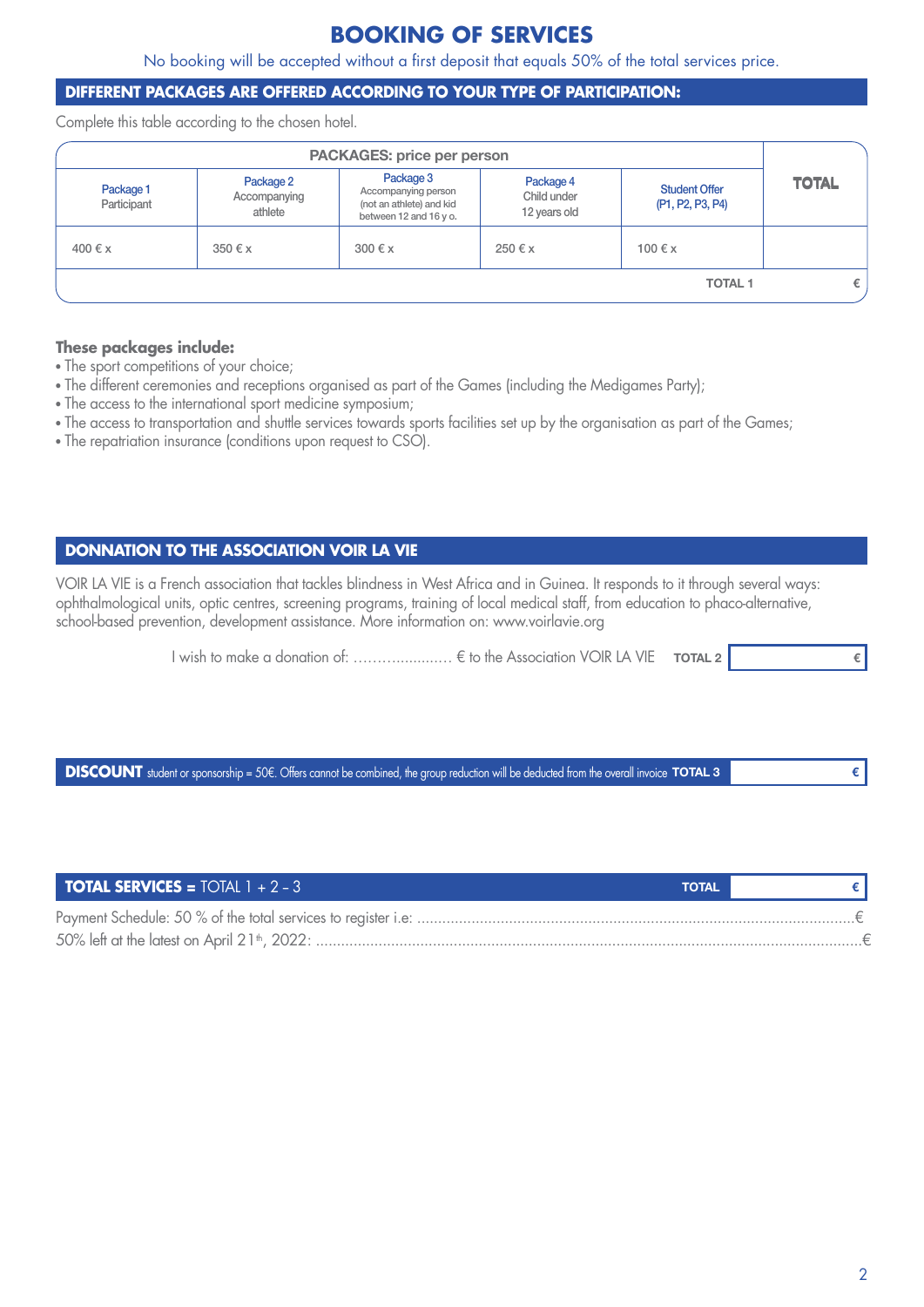# **SPORTS PROGRAM**

| <b>SPORTS</b>                  | ACC.      | <b>MONDAY</b>                           | <b>TUEDSAY</b>                                  | WEDNESDAY                                              | THURSDAY                           | <b>FRIDAY</b>                                      | SATURDAY                                                           |
|--------------------------------|-----------|-----------------------------------------|-------------------------------------------------|--------------------------------------------------------|------------------------------------|----------------------------------------------------|--------------------------------------------------------------------|
|                                |           |                                         | <b>Afternoon</b><br>Long jump                   | <b>Afternook</b><br>100m<br>(heats and final).         |                                    | <b>Afternoon</b><br>High Jumps M.<br>(cat.A.B.C.D) | Afternoon<br><b>Discus throw</b>                                   |
| <b>ATHLETICS</b>               | ø         |                                         | Shot put                                        | Javelin Mand W<br>(cat.A,B,C)                          |                                    | W test M minute<br>$f$ Carl $D.E.F$ )              | BOO H1                                                             |
|                                |           |                                         | 400 m                                           | High Jumps M<br>(cat.E.F) and W                        |                                    | 200 mi<br>(heals and final).                       | 4 x 100 m<br>retay                                                 |
|                                |           |                                         | 5000 m                                          | 1500 m                                                 |                                    | 3000 Hz                                            | <b>Hartener throw</b>                                              |
| <b>HALF-MARATHON</b>           | Ø         |                                         |                                                 |                                                        |                                    |                                                    | <b>Morning</b><br>Half-marathen                                    |
| <b>CROSS-COUNTRY</b>           | Ø         |                                         |                                                 |                                                        | <b>Afternoon</b><br>Cross-Country  |                                                    |                                                                    |
| <b>BADMINTON</b>               | Ø         |                                         | <b>Morning</b>                                  | <b>Morning</b>                                         |                                    | Morning                                            |                                                                    |
| <b>BASKETBALL**</b>            | ø         |                                         | Morning                                         | <b>Morning</b>                                         |                                    |                                                    |                                                                    |
| <b>BEACH-VOLLEY</b>            | ø         |                                         |                                                 |                                                        |                                    | Afternoon                                          | <b>Afternoon</b>                                                   |
| <b>CYCLING</b>                 | ø         |                                         | Morning<br>Time trial                           | Morning<br>1 <sup>1</sup> stops                        |                                    | Morning<br>2 <sup>17</sup> stage                   | <b>Marring</b><br>3 <sup>r</sup> stage                             |
| <b>CHESS</b>                   | ø         |                                         | Afternoon                                       | Attenaen                                               |                                    | <b>Afternoon</b>                                   |                                                                    |
| <b>POWER LIFTING</b>           | ø         |                                         | <b>Morning</b>                                  |                                                        |                                    |                                                    |                                                                    |
| GOLF*                          | ø         | Training                                | 18 holes - Day                                  | 18 Frolen - Day                                        | Dw-off                             | 18 holm - Bay                                      |                                                                    |
| <b>JUDO</b>                    | $\bullet$ |                                         |                                                 | <b>Morning</b>                                         |                                    |                                                    |                                                                    |
| <b>SWIMMING</b>                | ø         |                                         | Morning<br>100 m backstroke<br>100 m freestyle. | <b>Morning</b><br>400 m freestyle<br>100 m bulletly*** |                                    | <b>Murning</b><br>100 m breast<br>50 m freestyle   | Marting<br>200 m freestyle<br>4 x 100 m rolay<br>4 x 50m 4 strokes |
| OPEN WATER SWIMMING 25pm / 4bm | ø         |                                         |                                                 |                                                        |                                    | Afternoon                                          |                                                                    |
| <b>BOCCI</b>                   | ø         |                                         |                                                 |                                                        | Afternom                           |                                                    |                                                                    |
| <b>SQUASH</b>                  | Q         |                                         |                                                 |                                                        |                                    | <b>Morning</b>                                     | <b>Morning</b>                                                     |
| <b>TENNIS</b>                  | ø         | Bay<br>Charls                           | Bay<br>Singles                                  | bay<br><b>Singles</b>                                  | 0 <sub>xy</sub><br>Singles/Doubles | O are<br>Singles/Doubles                           | Bay.<br>Singles/Doubles                                            |
| <b>TABLE TENNIS</b>            | Ø         |                                         | Alternoon<br>Training                           | <b>Afternoon</b><br>Singles                            |                                    | <b>Afternoon</b><br>Singles                        | 0 ay<br>Singles/Doubles                                            |
| SHOOTING*                      | ø         |                                         | Morning<br>Rifle 50 mi                          | <b>Morning</b><br>Ar Rile 10 m                         |                                    | <b>Morning</b><br>Air Pilot 10 m                   |                                                                    |
| <b>TRIATHLON</b>               | ø         |                                         |                                                 |                                                        | Morning                            |                                                    |                                                                    |
| VOLLEYBALL                     | ø         |                                         | <b>Morning</b>                                  | <b>Morning</b>                                         |                                    |                                                    |                                                                    |
| <b>MOUNTAIN BIKING</b>         | ø         |                                         |                                                 |                                                        | <b>Afternoon</b>                   |                                                    |                                                                    |
| <b>FOOTBALL</b><br>11<br>7     | $\circ$   | Day<br>Qualifications<br>Qualifications | Bay<br>Qualifications<br>Qualifications         | 0 ay<br>Qualifications<br>Qualifications               | Day<br>Final phase<br>Final phase  | 0 ay<br>Final phase<br>Final phase                 | Day<br>Final<br>Final                                              |

### Age Categories

| A - Under 35 years   |
|----------------------|
| $B - 35$ to 44 years |
| $C - 45$ to 54 years |
| $D - 55$ to 64 years |
| $E - 65$ to 69 years |

F - 70 and over

**For team sports, golf and chess, there are no age categories.**

#### **Any questions? sport@medigames.com.**

#### Recommendations

We would ask that all participants check that the sports events they wish to participate in are not scheduled at the same time. We remind you that the enclosed programme is provisional, so it can be partially modified by the organising committee if necessary.

\* Federal license needed

\*\* Subject to having at least 3 teams registered

\*\*\* 50 m for cat. E and F

Schedules communicated for information only, minor changes may take place until the opening of the Games.

## Your competition(s) program (please indicate the chosen sport(s) and discipline(s))\*:

\*Guests are not allowed to participate to every disciplines (please refer to the sports program above).

## **Specific cases:**